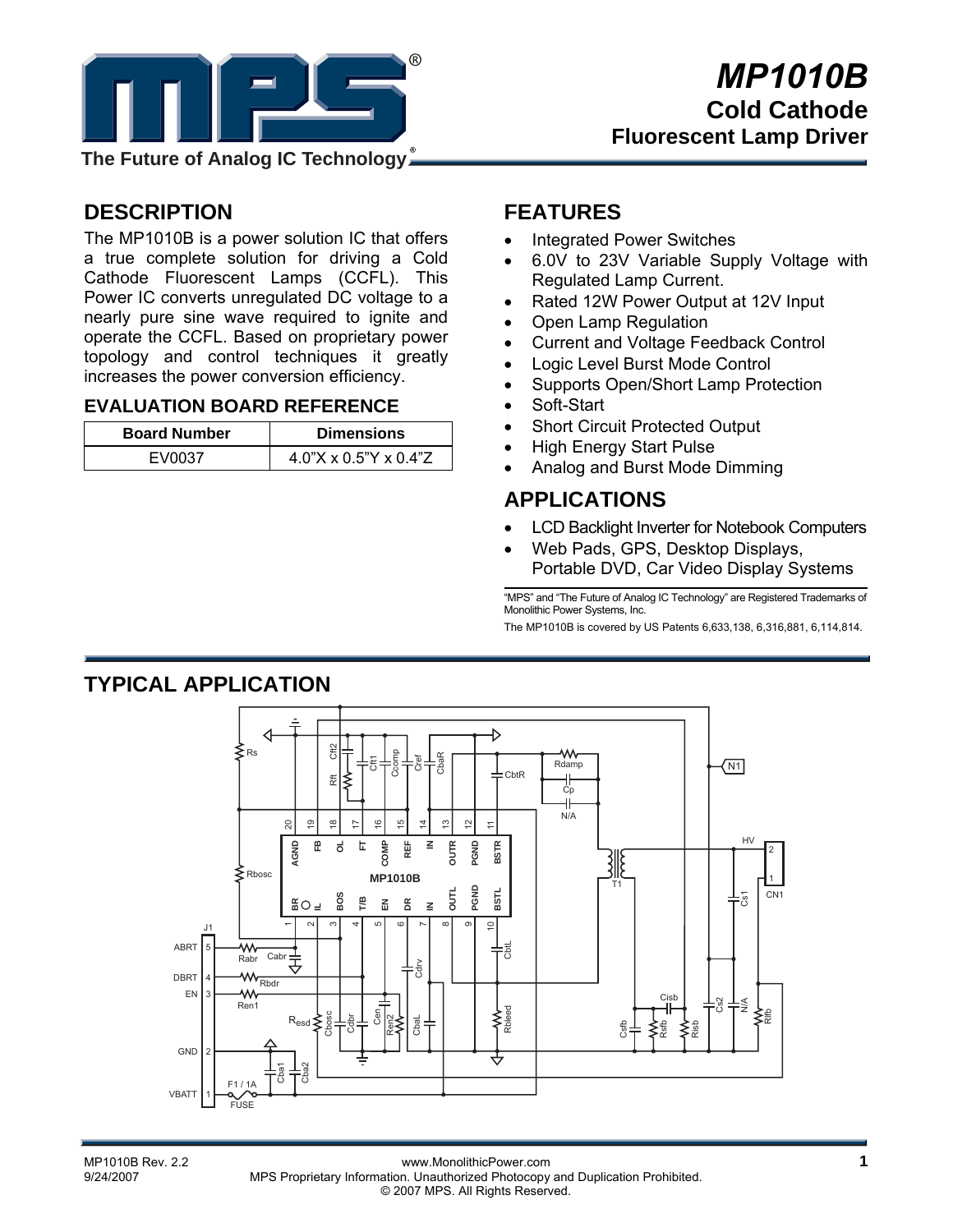# **PACKAGE REFERENCE**



| <b>Part Number*</b> | Package  | Temperature                         |
|---------------------|----------|-------------------------------------|
| MP1010BEM           | TSSOP20  | $-20^{\circ}$ C to +85 $^{\circ}$ C |
| MP1010BEF           | TSSOP20E | $-20^{\circ}$ C to $+85^{\circ}$ C  |

\* For Tape & Reel, add suffix –Z (eg. MP1010BEM–Z) For RoHS Compliant Packaging, add suffix –LF (eg. MP1010BEM–LF–Z)

# **ABSOLUTE MAXIMUM RATINGS (1)**

| IL, FB Input Voltages (V <sub>IL</sub> , V <sub>FB</sub> )±6V |  |
|---------------------------------------------------------------|--|
| OL Input Voltage $(V_{OL})$ -0.3V to +12V                     |  |
| Logic Input Voltages -0.3V to +6.8V                           |  |
|                                                               |  |
| Operating Frequency 150KHz                                    |  |
|                                                               |  |
| Lead Temperature (Solder)  260°C                              |  |
| Storage Temperature -55°C to +150°C                           |  |

#### *Recommended Operating Conditions* **(2)**

| Analog Brightness Voltage $(V_{BR})$ 0V to 1.9V                     |  |
|---------------------------------------------------------------------|--|
| Digital Brightness Voltage $(VT/B)$ 0V to 1.8V                      |  |
|                                                                     |  |
| Operating Frequency (Typical) 60KHz                                 |  |
| Ambient Operating Temp -20 $\rm{^{\circ}C}$ to +85 $\rm{^{\circ}C}$ |  |
|                                                                     |  |

| Thermal Resistance $^{(3)}$ $\theta_{JA}$ $\theta_{JC}$ |  |  |
|---------------------------------------------------------|--|--|
|                                                         |  |  |
|                                                         |  |  |

#### **Notes:**

1) Exceeding these ratings may damage the device.<br>2) The device is not quaranteed to function outside of

The device is not quaranteed to function outside of its operating conditions.

3) Measured on approximately 1" square of 1 oz copper.

# **ELECTRICAL CHARACTERISTICS**

|  |  |  |  | $V_{IN}$ = 12V, T <sub>A</sub> = +25°C, unless otherwise noted. |  |
|--|--|--|--|-----------------------------------------------------------------|--|
|--|--|--|--|-----------------------------------------------------------------|--|

| Parameter<br>Symbol                 |                                           | <b>Condition</b>                               | Min  | <b>Typ</b> | <b>Max</b> | <b>Units</b> |  |
|-------------------------------------|-------------------------------------------|------------------------------------------------|------|------------|------------|--------------|--|
| <b>Reference Voltage</b>            |                                           |                                                |      |            |            |              |  |
| Output Voltage                      | $V_{REF}$                                 | $I_{REF}$ = 3mA                                | 4.75 | 5.0        | 5.25       | V            |  |
| Reference Current                   | $I_{REF}$                                 |                                                |      |            | 3.0        | mA           |  |
| Line Regulation                     |                                           | $6.5V < V_{IN} < 23V$                          |      |            | 30         | mV           |  |
| Load Regulation                     |                                           | 0mA < $I_{REF}$ < 3.0mA                        |      |            | 30         | mV           |  |
| <b>Output Drivers</b>               |                                           |                                                |      |            |            |              |  |
| Switch On Resistance <sup>(4)</sup> | $R_{(ON)}$                                |                                                | 0.08 | 0.11       | 0.14       | Ω            |  |
| <b>Short Circuit Current</b>        | <sub>sc</sub>                             |                                                |      | 4          |            | A            |  |
| Minimum On Time                     | ${\mathsf T}_{\mathsf{ON}(\mathsf{MIN})}$ | $V_{\text{COMP}} = 0V$ , $V_{\text{IN}} = 23V$ |      | 435        | 550        | ns           |  |
| l Minimum On Time<br>$T_{ON(MIN)}$  |                                           | $V_{\text{COMP}} = 0V$ , $V_{\text{IN}} = 6V$  |      | 1750       | 2100       | ns           |  |
| <b>Battery Supply</b>               |                                           |                                                |      |            |            |              |  |
| Supply Current (Quiescent)          | $I_{\text{CC(OFF)}}$                      |                                                |      |            | 10         | μA           |  |
| Supply Current (Operating)          | $I_{\text{CC(ON)}}$                       | $V_{IN}$ = 23V                                 |      | 1.8        | 2.5        | mA           |  |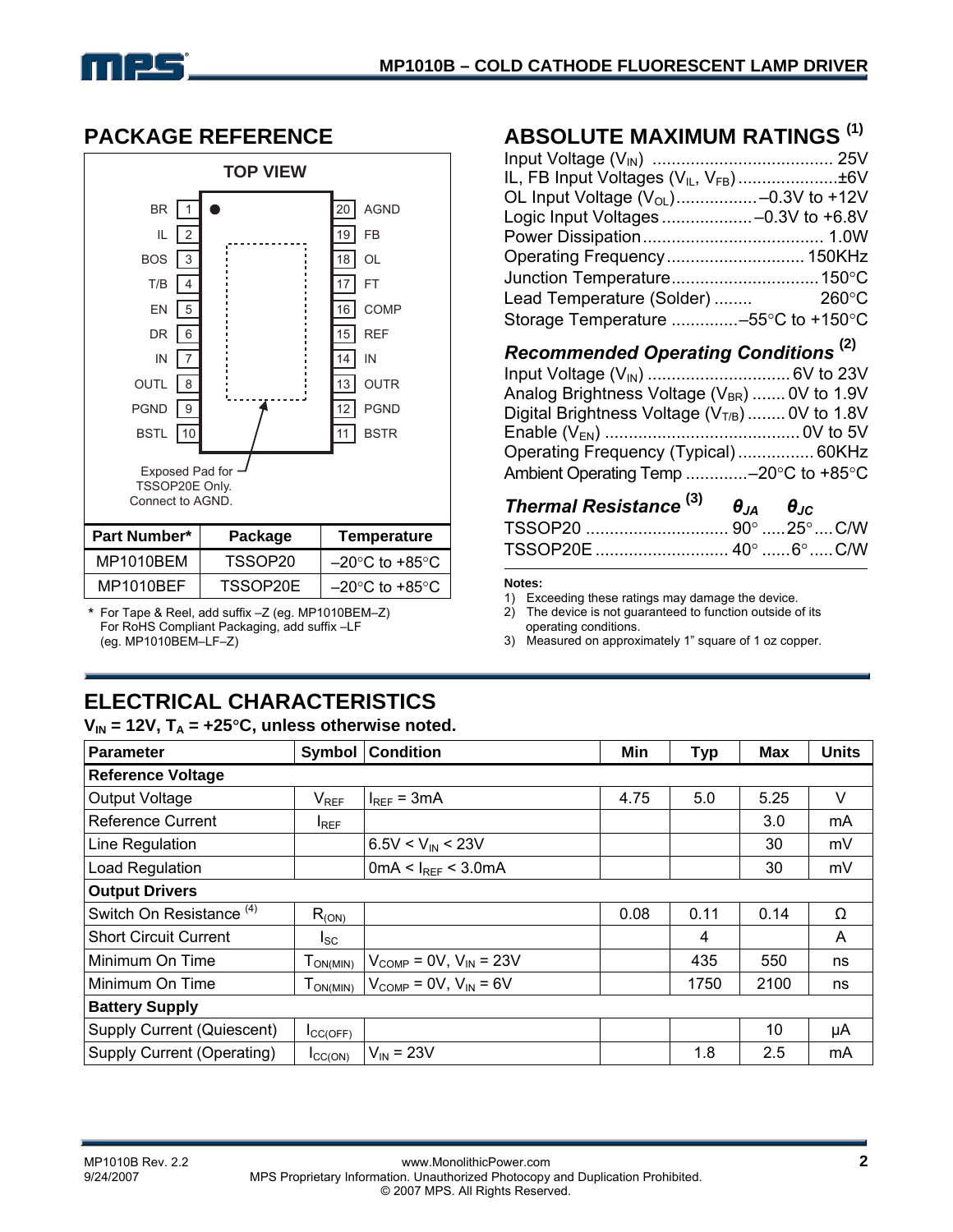

## **ELECTRICAL CHARACTERISTICS** *(continued)*

| $V_{IN}$ = 12V, T <sub>A</sub> = +25°C, unless otherwise noted. |  |
|-----------------------------------------------------------------|--|
|-----------------------------------------------------------------|--|

| <b>Parameter</b>                            | <b>Symbol</b>    | <b>Condition</b>               | Min  | <b>Typ</b>     | <b>Max</b> | <b>Units</b> |  |
|---------------------------------------------|------------------|--------------------------------|------|----------------|------------|--------------|--|
| <b>Brightness Control</b>                   |                  |                                |      |                |            |              |  |
| Sense Full Brightness                       | $V_{IL\_MAX}$    | $V_{BR}$ = 2.0V                | 360  | 379            | 400        | mV           |  |
| Sense Full Dim                              | $V_{IL\_MIN}$    | $V_{BR}$ = 0V                  | 105  | 117            | 130        | mV           |  |
| Lamp Current Regulation                     |                  | $7V < V_{IN} < 23V$            |      | $\overline{2}$ | 5          | $\%$         |  |
| <b>Burst Oscillator Peak</b><br>Voltage     | V <sub>BOS</sub> |                                | 1.70 | 1.78           | 1.86       | $\vee$       |  |
| <b>Digital Brightness Offset</b><br>Voltage | $V_{(OS) T/B}$   |                                | -50  | 5              | 50         | mV           |  |
| <b>Fault Detect</b>                         |                  |                                |      |                |            |              |  |
| Open Lamp Threshold                         | $V_{(TH)OL}$     |                                |      | $\mathbf 0$    |            | V            |  |
| <b>Secondary Current</b><br>Threshold       | $V_{(TH)FB}$     |                                | 1.1  | 1.2            | 1.3        | V            |  |
| <b>Fault Mode COMP Current</b>              | $I_{COMP}$       | $V_{OL}$ < 0V, $V_{FB}$ > 1.2V |      | 475            |            | μA           |  |
| <b>Shutdown Logic</b>                       |                  |                                |      |                |            |              |  |
| <b>Fault Timer Threshold</b>                | $V_{(TH)FT}$     |                                | 1.1  | 1.2            | 1.3        | V            |  |
| <b>Fault Timer Sink Current</b>             |                  | $V_{OL}$ > 0, $V_{FB}$ < 1.2V  |      | 1              |            | μA           |  |
| <b>Fault Timer Source Current</b>           |                  |                                |      |                |            |              |  |
| Open Lamp                                   |                  | $V_{OL}$ < 0, $V_{FB}$ < 1.2V  | 0.5  | 1              | 1.5        | μA           |  |
| Secondary Overload                          |                  | $V_{FB}$ > 1.2V                | 90   | 120            | 160        | μA           |  |
| Enable Voltage Low                          | $V_{(L)EN}$      |                                |      |                | 0.5        | V            |  |
| Enable Voltage High                         | $V_{(H)EN}$      |                                | 2.0  |                |            | V            |  |

**Note:** 

4) This parameter is guaranteed by design.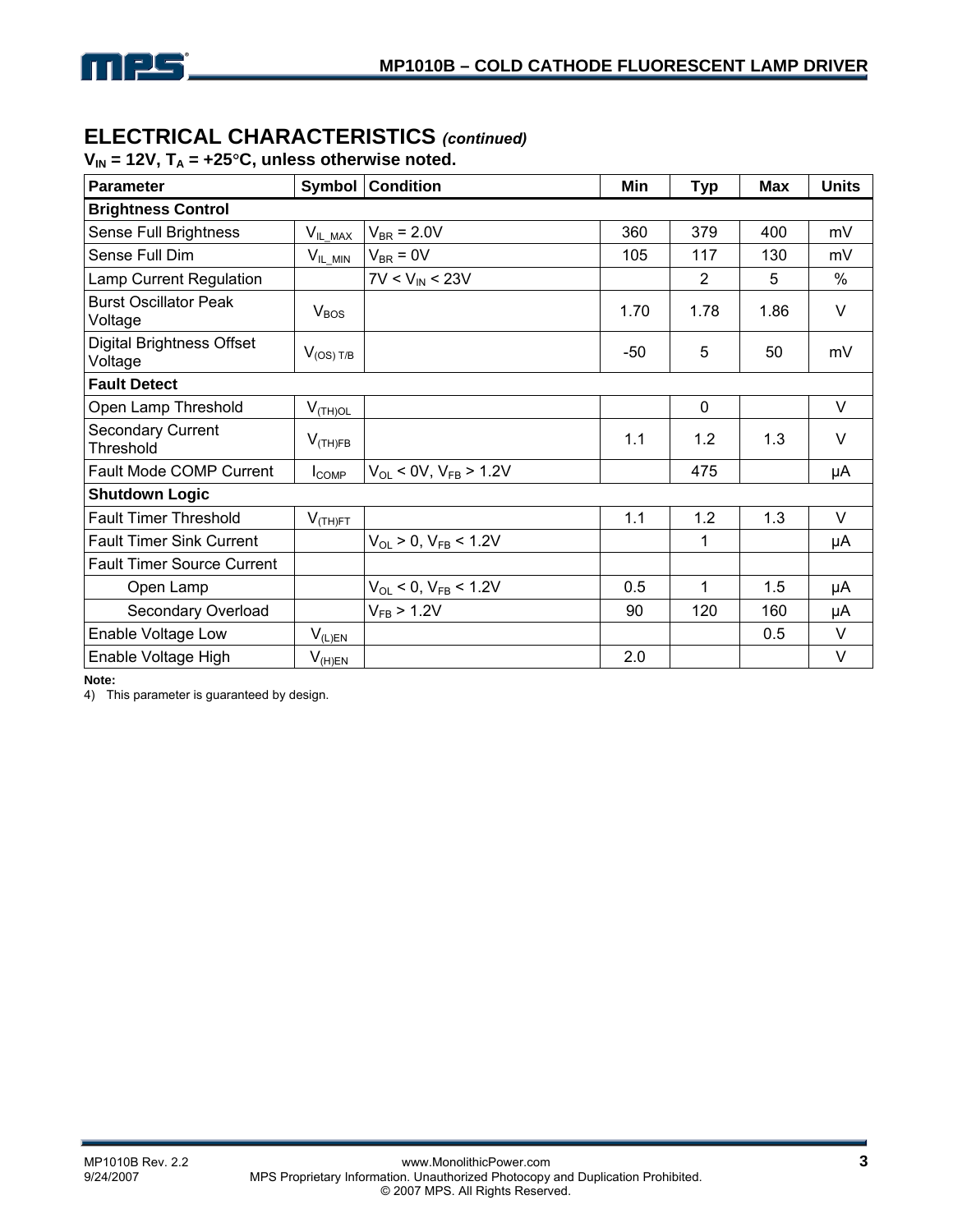

## **PIN FUNCTIONS**

| Pin#           | <b>Name</b> | <b>Description</b>                                           |
|----------------|-------------|--------------------------------------------------------------|
| 1              | <b>BR</b>   | Analog Dimming.                                              |
| $\overline{2}$ | IL          | Lamp Current Feedback Sense Input.                           |
| 3              | <b>BOS</b>  | <b>Burst Oscillator Timing.</b>                              |
| 4              | T/B         | Test/Burst Mode Dimming.                                     |
| 5              | EN          | Chip Enable. Do not float this pin.                          |
| 6              | DR.         | Internally Generated MOSFET Gate Drive Supply Voltage (6V).  |
| $\overline{7}$ | IN          | Power Supply Input.                                          |
| 8              | <b>OUTL</b> | Output to Load (Tank Circuit).                               |
| 9              | <b>PGND</b> | Power Ground.                                                |
| 10             | <b>BSTL</b> | Regulated Output Voltage for Bootstrap Capacitor on Phase L. |
| 11             | <b>BSTR</b> | Regulated Output Voltage for Bootstrap Capacitor on Phase R. |
| 12             | <b>PGND</b> | Power Ground.                                                |
| 13             | <b>OUTR</b> | Output to Load (Tank Circuit).                               |
| 14             | IN          | Power Supply Input.                                          |
| 15             | <b>REF</b>  | Internally Generated Reference Voltage Output (5V).          |
| 16             | <b>COMP</b> | Loop Compensation Capacitor.                                 |
| 17             | <b>FT</b>   | Fault Timer.                                                 |
| 18             | <b>OL</b>   | Open Lamp Detect (Lamp Voltage Feedback).                    |
| 19             | FB          | Shorted Lamp Detect (Secondary Current Feedback).            |
| 20             | <b>AGND</b> | Small Signal Ground (5)                                      |

**Note:** 

5) For the MP1010BEF, connect the exposed paddle to AGND (Pin 20).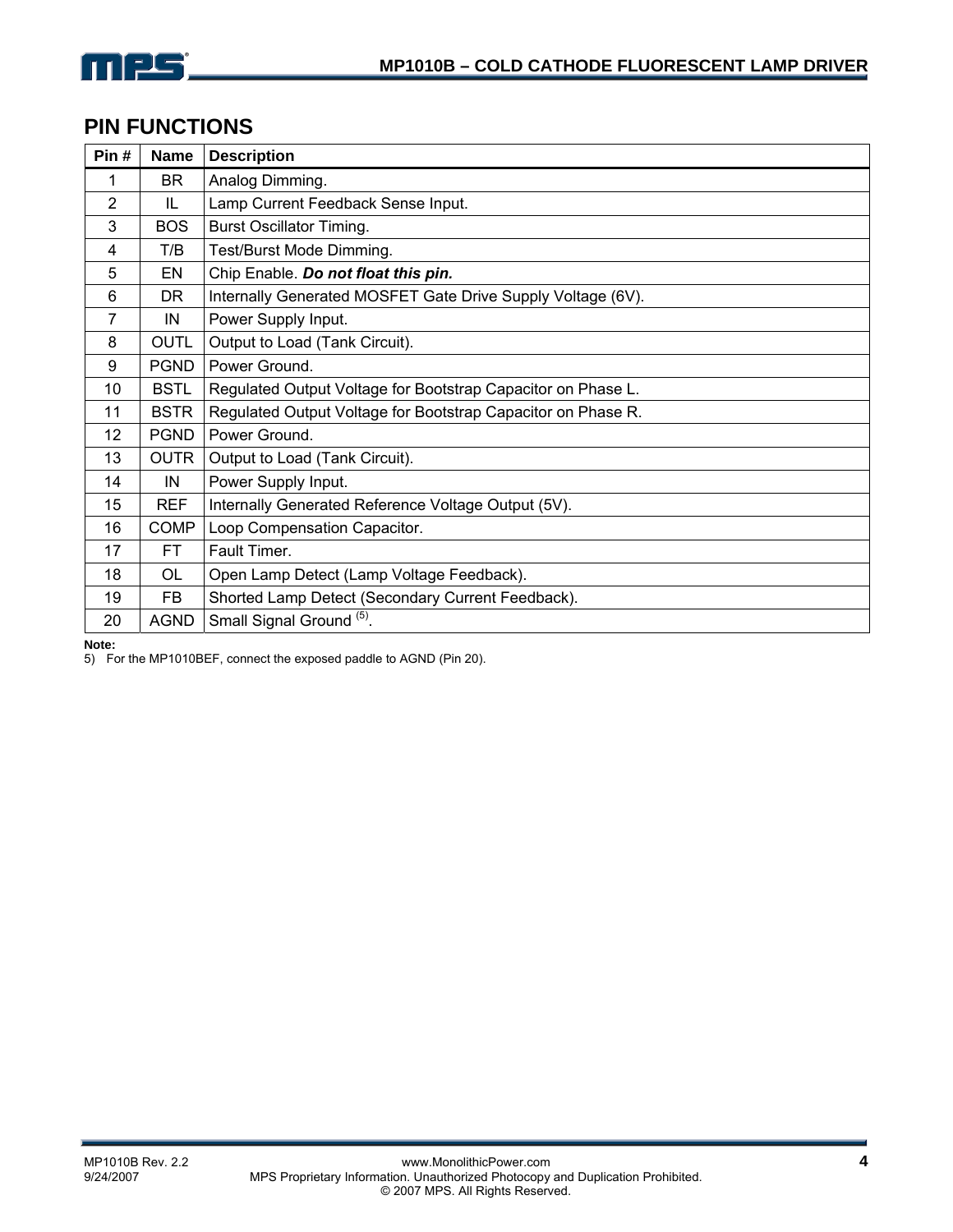

# **BLOCK DIAGRAM**

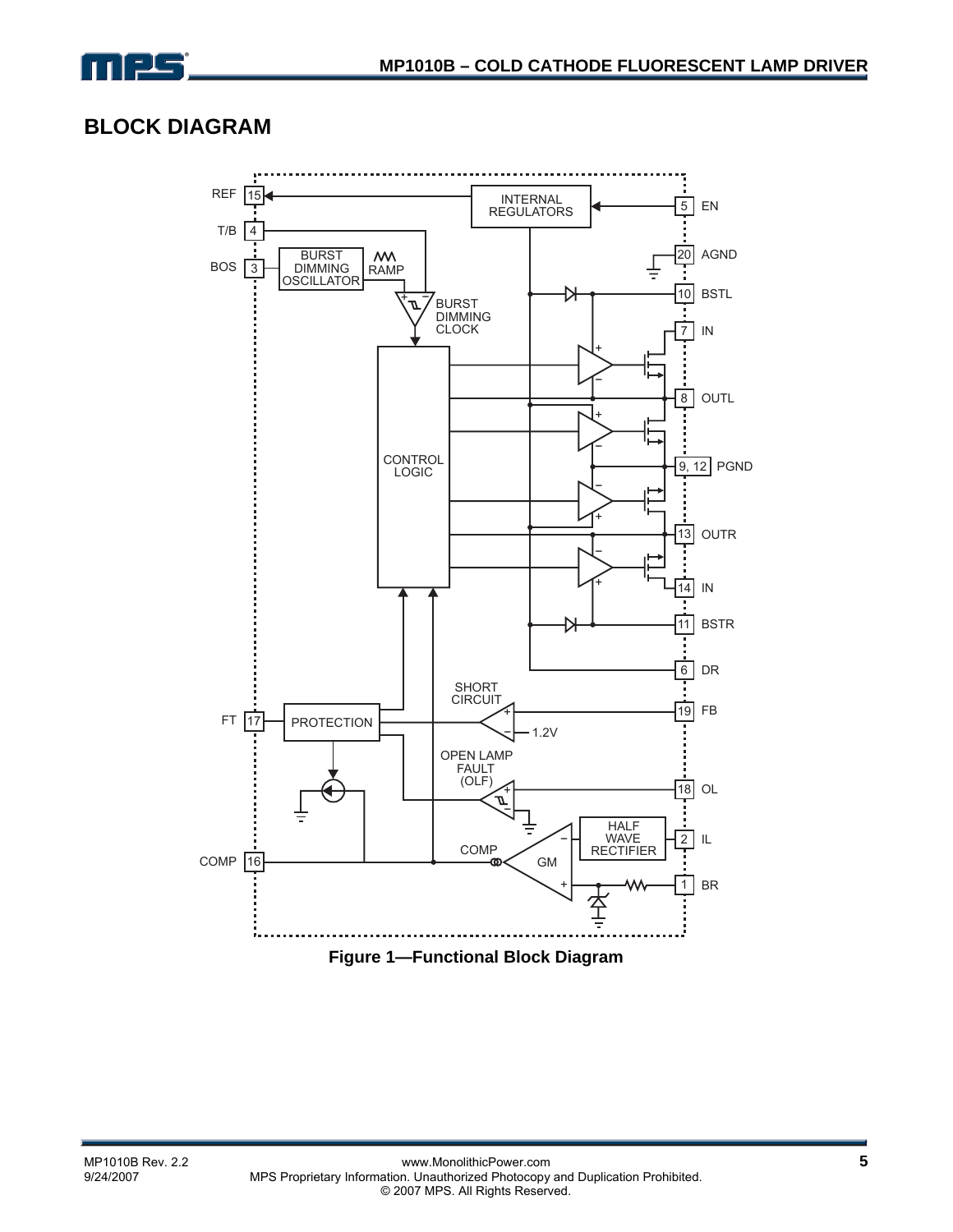

# **APPLICATION INFORMATION**

#### **Brightness Control**

The maximum lamp current is set by Rlfb:

$$
RIfb = \frac{2.2 \times V_{IL\_MAX}}{I_{LAMP\_RMS}}
$$

Where  $V_{IL\_MAX}$  = 379mV, typically. For a 6mA<sub>RMS</sub> lamp current, Rlfb = 139Ω. Use a 140Ω ±1% resistor for the application.

The MP1010B can adjust the lamp brightness in three operating modes: Analog Mode, Burst Mode with a DC input, or Burst Mode with external PWM. The Burst Mode with a DC input is not recommended if the dimming steps required are more than 10. For such applications, please select the MP1016 or MP1028.

The three modes are dependent on the pin connections as per the table below.

| <b>Options</b>                         | Pin 1         | Pin 4         | Pin 3 (BOSC) |                       |  |
|----------------------------------------|---------------|---------------|--------------|-----------------------|--|
|                                        | (ABRT)        | (DBRT)        | <b>Rbosc</b> | <b>Chosc</b>          |  |
| <b>Burst Mode</b><br>with PWM<br>Input | $V_{REF}$     | <b>PWM</b>    | $220k\Omega$ | $100k\Omega$          |  |
| Analog Mode<br>with DC Input           | 0V to<br>1.9V | $V_{REF}$     | $220k\Omega$ | $100k\Omega/$<br>47nF |  |
| <b>Burst Mode</b><br>with DC Input     | $V_{REF}$     | 0V to<br>1.8V | $220k\Omega$ | 47nF                  |  |

**Table 1—Dimming Mode Selection** 

The PWM signal should be 200Hz (±50Hz) for the best possible performance. For different panels, the burst frequency may need adjusting to avoid possible interference with the LCD horizontal scan frequency. The PWM signal High level should be larger than 1.7V but less than 5V. The Low level should be smaller than 0.7V but higher than 0V. It is recommended that the PWM minimum pulse be longer than 250µs, and that the pulse rising and falling edges be less than 0.5µs. The PWM signal should be connected to the DBRT pin directly (Rdbr =  $0\Omega$ ) and remove Cdbr).

For an application with either Analog Mode or no dimming, the BOSC pin can be shorted to Analog GND to simplify the circuit.

For analog dimming, a voltage between 1.9V and 5V sets the maximum brightness. 0V sets the minimal brightness, wherein lamp current is 1/3 of the maximum value. Most applications need a RC filter to eradicate noises before the DC signal reaches the ABRT pin. The suggested values are Rabr=47kΩ, Cabr=0.1µF.

For burst dimming with a DC input, a voltage between 1.8V and 5V sets the maximum duty cycle (100%). 0V sets the minimum duty cycle, which is related to the design of Rbosc and Cbosc. Again, most applications need a RC filter to eradicate noises before the DC signal reaches the DBRT pin. The suggested values are Rdbr=47kΩ, Cdbr=0.1µF.

Select Rbosc and Cbosc based on the following:

1. Select a burst frequency  $f_{\text{BOSC}}$  for the panel.

2. Design the minimal duty cycle to meet the minimal pulse request for the lamp.

$$
D_{MIN} \ge 250 \mu s \times f_{BOSC}
$$

3. Determine Rbosc by the formula:

$$
Rbox \equiv \frac{1.68}{0.42 \times D_{\text{MIN}} \times 350 \times 10^{-6}}
$$

4. Determine Cbosc by the formula:

$$
C\textrm{bosc} \approx \frac{(1 - D_{\textrm{MIN}})}{0.42 \times \textrm{Rbosc} \times f_{\textrm{BOSC}}}
$$

For a typical design, Rbosc=220kΩ and C1=47nF.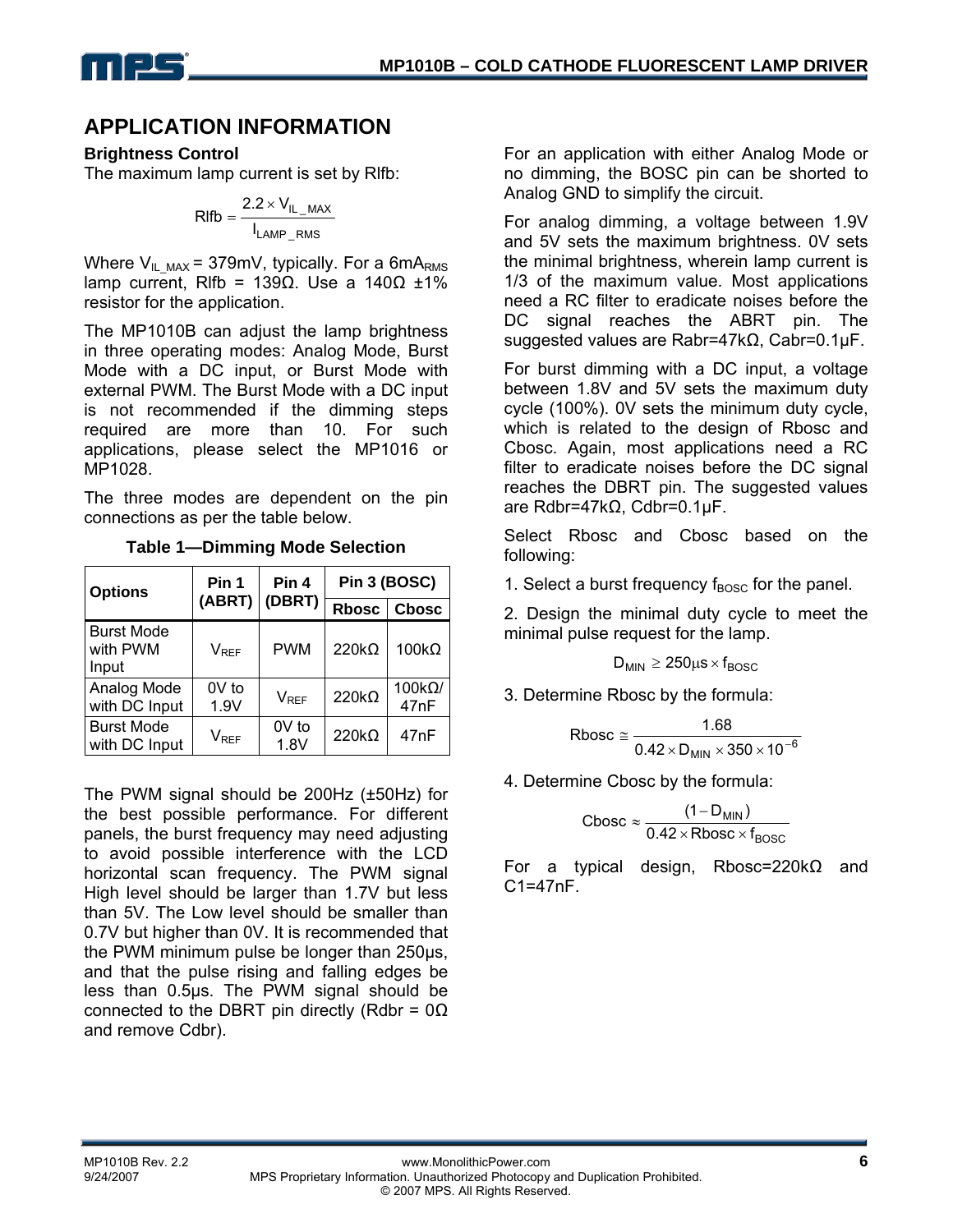

#### **Fault Protection**

Open Lamp: The OL Pin (#18) is used to detect whether an open lamp condition has occurred. A capacitor divider (Cs1 and Cs2) is used to feedback the lamp voltage to OL with a DC bias of  $V_{REF}$  through Rs. During normal operation the OL pin is typically at 5V DC with an AC swing of less than 4V in amplitude. If an open lamp condition exists, the AC voltage on the OL line will swing below zero volts. When that occurs, the IC regulates the OL voltage to 10V p-p and a 1µA current source will inject into the FT pin. If the voltage at the FT pin exceeds 1.2V, then the chip will shut down.

Accordingly, the open lamp voltage can be set using the capacitor divider.

Cs1 must be rated at 3KV or above. Its value is typically between 10pF to 22pF.

$$
Cs2 = \frac{Cs1 \times V_{STRIKE\_MAX}}{3.5V}
$$

Where  $V_{STRIKEMAX}$  is the required maximum lamp striking voltage in RMS value.

The value of Rs is typically 100kΩ. It is not critical as long as the resistance is much larger than the impedance of Cs2.

Excessive Secondary Current (Shorted Lamp and UL safety specs): The FB pin (#19) is used to detect whether excessive secondary current has occurred. During normal operation the peak FB voltage is below 1.2V. If a fault condition occurs that increases the secondary current, then the voltage at FB will be greater than 1.2V. When that occurs, a 120µA current source will inject into the FT pin. If the voltage at the FT pin exceeds 1.2V, then the chip will shut down.

The following is the design reference for the secondary winding current.

Sensing network: Rsfb, Risb, Csfb and Cisb.

$$
\mathsf{Rsfb} > \frac{1.2V}{0.7mA} = 1.7k\Omega
$$

The recommended value is 3.9kΩ to 10kΩ (typically 4.7kΩ).

Csfb 
$$
<
$$
  $\frac{0.7 \text{ mA}}{1.2 \text{V} \times 2\pi} = 93 \text{nF}$ 

Select a capacitor with less than 93nF capacitance for Csfb and make the FB pin voltage peak value around 0.7V in normal operation.

The 0.7mA DC and 0.7mA/KHz AC current values are taken from the UL60950 safety requirement.

Cisb and Risb make up a high-pass filter, wherein the corner frequency should be between 1KHz and 2KHz so as to minimize the attenuation of the AC signal.

The recommended value for Risb is 100kΩ.

$$
1.6nF = \frac{1}{2\pi \times Rib \times 1KHz} > Cisb
$$

$$
Cisb > \frac{1}{2\pi \times Risk \times 2KHz} = 0.8nF
$$

A typical value for Cisb is 1.2nF.

Fault Timer: The timing for the fault timer will depend on the sourcing current, as described above, and the capacitor on the FT pin. The user can program the time for the voltage to rise before the chip detects a "real" fault. When a fault is triggered, then the internal drive voltage  $(V_{Dr})$  will collapse to 0V.

Rft, Cft2 and Cft1 form the fault timer circuit. The recommended value for Rft is 100kΩ.

For open lamp time:

$$
T(open\_lamp) = \frac{Cft2(\mu F) \times 1.2V}{1\mu A}
$$

For secondary short turn off time:

$$
T(short) = \frac{Cft1(\mu F) \times 1.2V}{120\mu A}
$$

A typical value for Cft2 is 1µF. Cft1 should be much smaller than Cft2, which makes the short circuit protection speed very fast. The recommended value for Cft1 is between 1nF and 10nF.

If the protection speed for the secondary short is not critical, the fault timer circuit can be simplified as a single 1µF capacitor connected to the FT pin.

MP1010B Rev. 2.2 www.MonolithicPower.com **7** MPS Proprietary Information. Unauthorized Photocopy and Duplication Prohibited. © 2007 MPS. All Rights Reserved.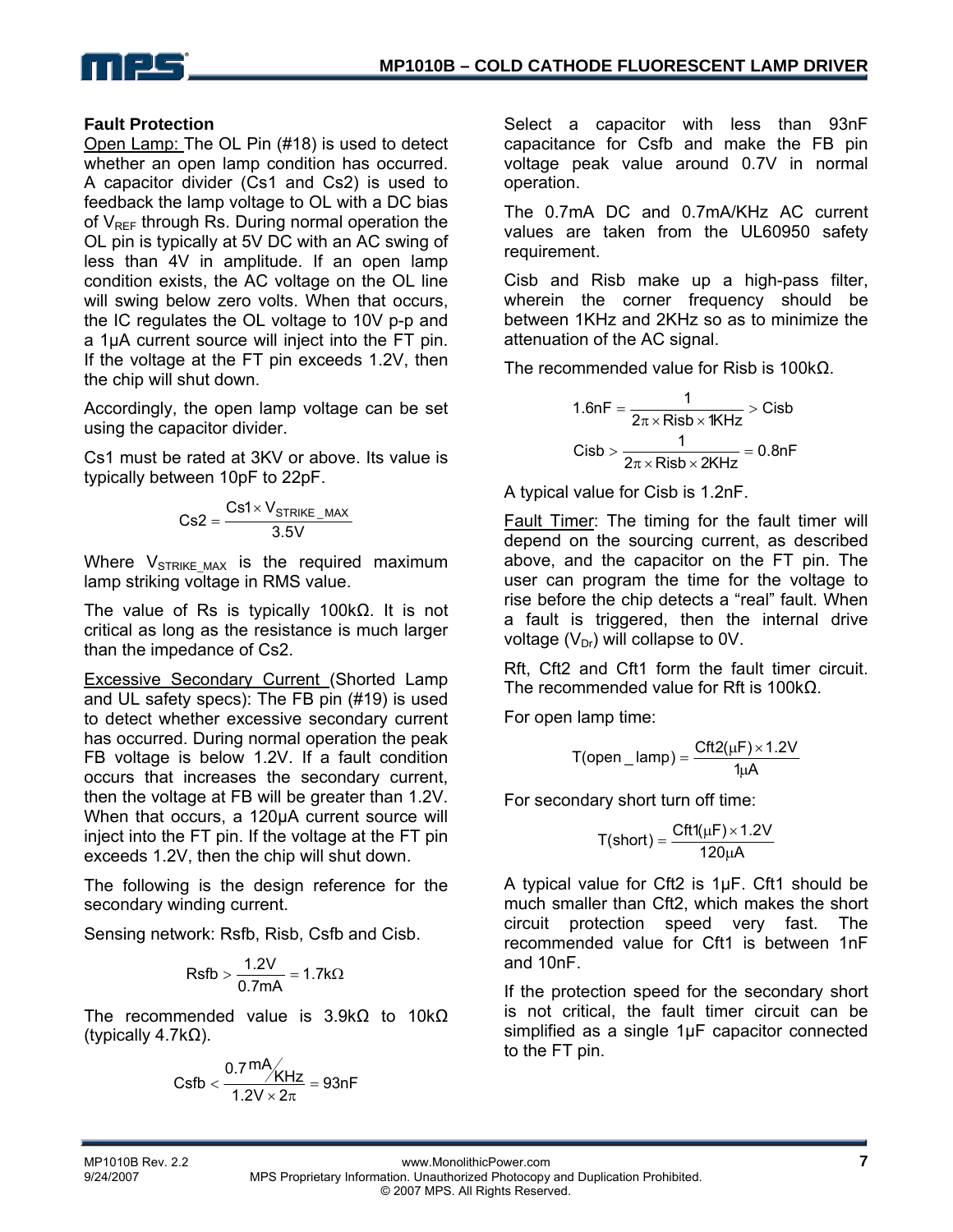

#### **Lamp Startup**

The strike voltage of the lamp will always be guaranteed at any temperature because the MP1010B uses a resonant topology for switching the outputs. The device will continue to switch at the resonant frequency of the tank until the strike voltage is achieved. This eliminates the need for external ramp timing circuits to ensure startup.

#### **Chip Enable**

The chip has an on/off function, which is controlled by the En pin (pin #5, cannot be left floating). The enable signal goes directly to a Schmitt trigger. The chip will turn ON when En is High (>2V) and OFF when it is Low (<0.5V). It is recommended that power be applied to the MP1010B via the IN pins (#7 and #14) a minimum of 3ms prior to the En pin (#5) being switched high.



**Figure 2—Input Voltage vs. Enable Sequence** 

#### **Design Guidelines**

Ccomp is the system compensation capacitor that connects COMP and AGND. A 1.5nF or 2.2nF X7R ceramic cap is recommended. Its value affects the lamp current soft-on rising time and soft-off falling time in burst mode. This capacitor must be placed as close as possible to the related pin.

Cref is the bypass capacitor for the internal 5V supply. Cdrv is the bypass cap for the 6.2V gate drive supply. Cref and Cdrv should be 0.1µF, X7R (≥16V) ceramic capacitors. These capacitors must be placed as close as possible to the related pin.

CbaL and CbaR are bypass capacitors for the inverter input power. These capacitors will absorb most of the input switching current of the inverter and will require adequate current ripple rating. The typical current rating for these caps is  $>500$  mA<sub>RMS</sub>. The typical value is 1 $\mu$ F to 2.2µF, X7R (≥25V) ceramic with low ESR value. These capacitors must be placed as close as possible to the related pin and with wide copper traces for the connection.

Cba1 and Cba2 are also bypass capacitors for the inverter input power. Their major role is for input filtering. The typical value is 2.2µF to 4.7µF. X5R or Y5U (≥25V) ceramic capacitors can be used.

CbtR and CbtL are bootstrap capacitors for the upper switches' gate drive. 10nF, X7R (≥16V) ceramic capacitors are recommended. These capacitors must be placed as close as possible to the related pin.

Cp is the DC blocking cap in the transformer primary side. It conducts large winding current (typically  $0.8A_{RMS}$ ), so low ESR X7R/X5R ceramic is required. The capacitance value is typically 0.47µF to 2.2µF. The voltage rating needs to be 16V or higher. It is better to use two parallel caps for minimal ESR losses.

The OUTL and OUTR pins are the bridge outputs, which conduct typically  $0.8A<sub>RMS</sub>$ current. Wide copper traces should be used for the connections from IC pins to the transformer. In addition, the connection loop should be minimized to avoid the high dv/dt impact to other circuits.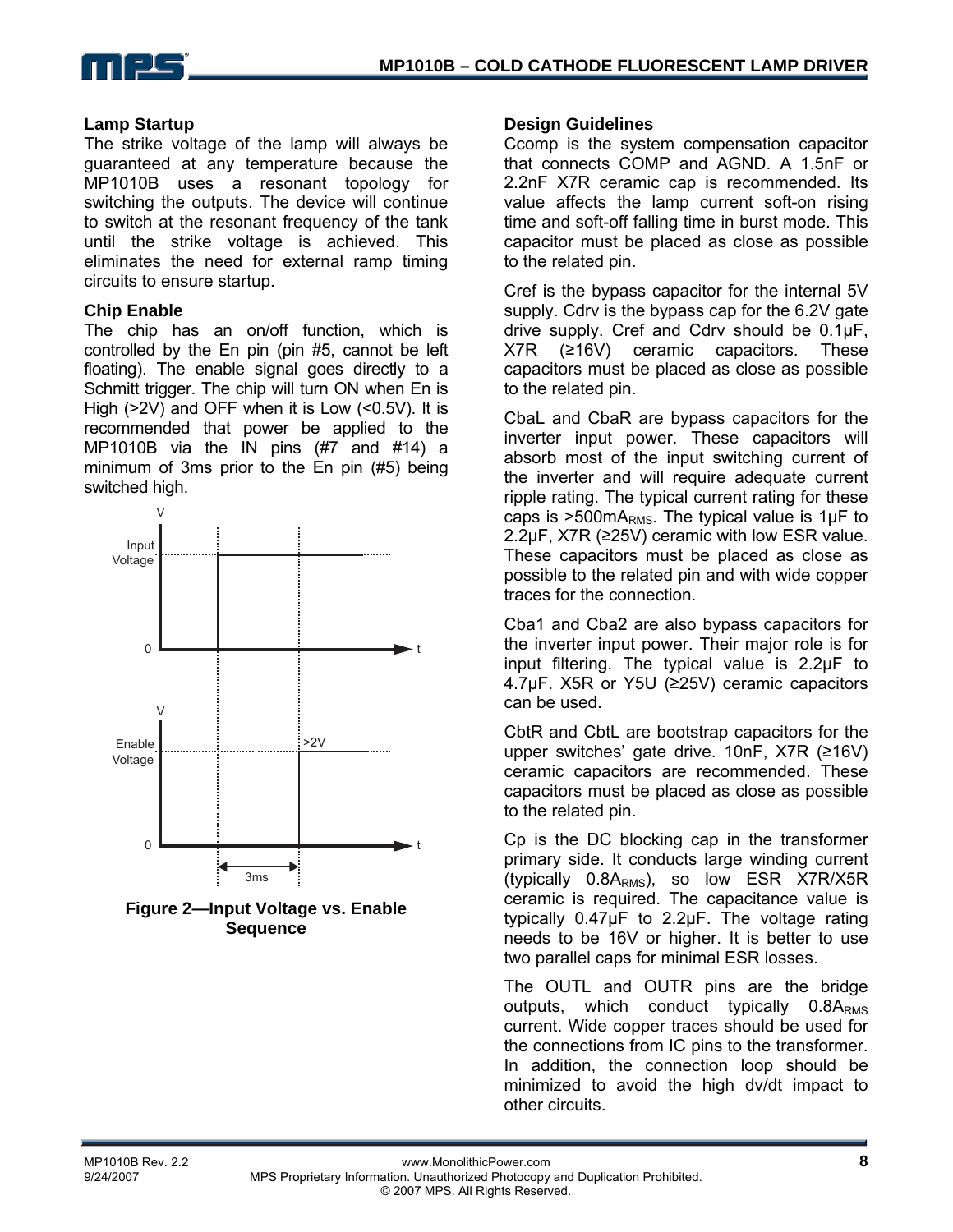Rdamp and Rbleed are used to ensure that the bridge outputs are 0V prior to startup. Typically Rbleed=4.3kΩ and Rdamp=1kΩ.

Resd is highly recommended to minimize the possibility of ESD damage in case of mishandling of the IC during board level assembly and test. A typical value is  $1kΩ$ .

For most transformers, one terminal connection of the secondary winding is on the side of the primary winding. This side must be connected to the lamp cold side since it cannot handle high voltages.

The transformer secondary winding leakage inductance  $L_{LK2}$  is typically 250mH to 350mH (measured with primary winding shorted). The turns ratio is roughly:

$$
n \geq \frac{V_{LAMP\_RMS}}{V_{IN\_MIN}} \times 1.1
$$

Where  $V_{\text{LAMP}}$  is the lamp voltage in normal operation conditions and  $V_{IN-MIN}$  is the minimum input voltage for the inverter.

The open lamp resonant frequency is:

$$
f_{\text{OPEN}} = \frac{1}{2\pi \times \sqrt{L_{LK2} \times C s1}}
$$

It is recommended that the resonant tank (transformer and Cs1) be designed so that  $f_{\text{OPEN}}$ is less than 100KHz. This is to avoid possible transformer arcing during open lamp conditions.

For better thermal performance, please use MP1010BEF (with exposed pad). Normally, there will be a large copper area for ground in the bottom PCB layer which can be used for heat dissipation. Connect the paddle to this ground. Many vias are needed in order to reduce the thermal impedance from the paddle to the bottom ground.

For the ground layout, it is better that the analog ground be connect with the power ground at a single point, at the AGND pin or the exposed pad. If the power ground in the bottom layer has sufficient surface area, this connection will not be as critical.

Please contact MPS for assistance with the resonant tank design if needed.